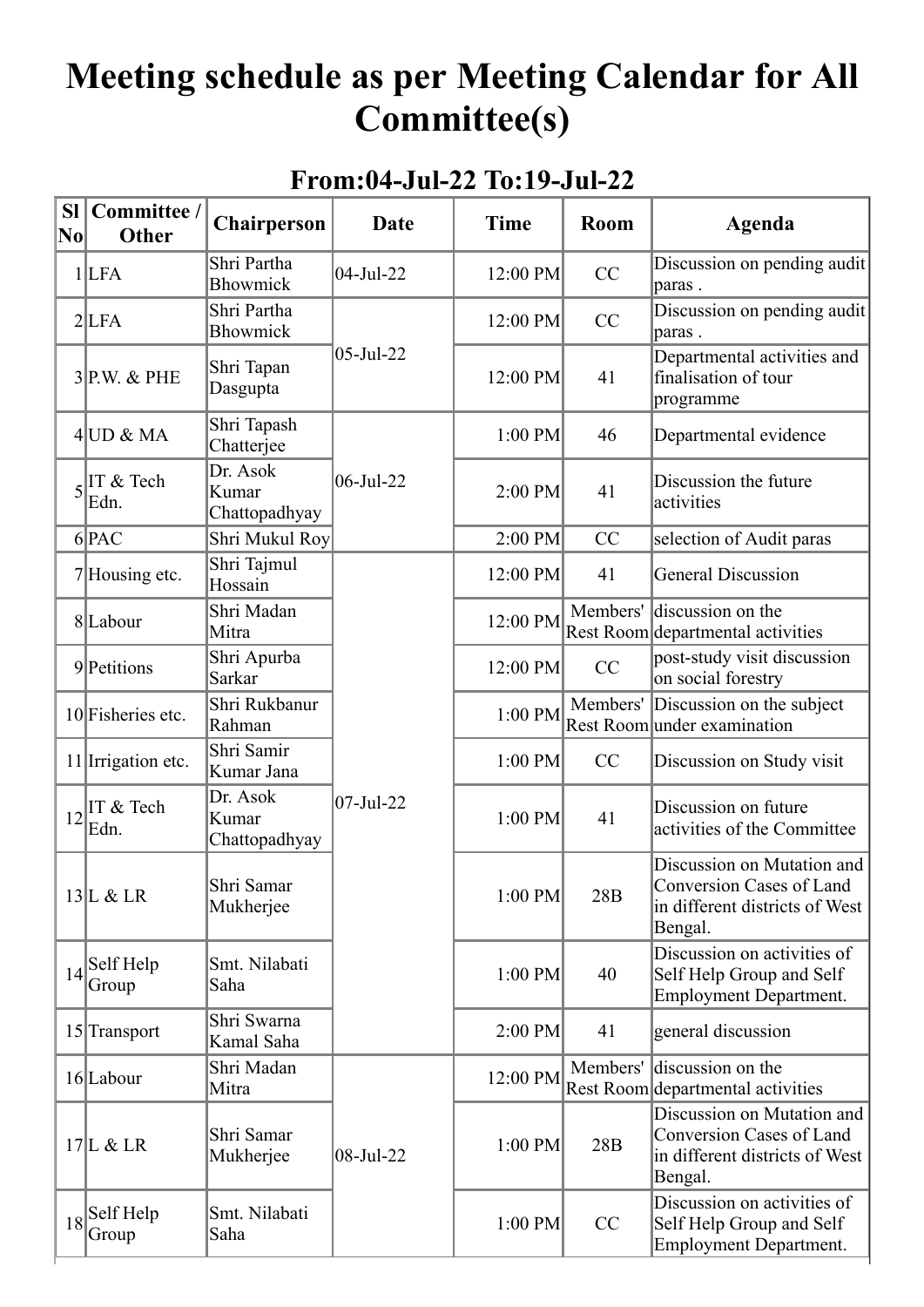| <b>Sl</b><br>$ {\bf N}{\bf o} $ | Committee /<br>Other                 | <b>Chairperson</b>             | Date                   | <b>Time</b> | Room                                    | Agenda                                                                                              |
|---------------------------------|--------------------------------------|--------------------------------|------------------------|-------------|-----------------------------------------|-----------------------------------------------------------------------------------------------------|
|                                 | $19$ Food                            | Shri<br>Pundarikakshya<br>Saha |                        | $1:00$ PM   | CC                                      | Discussion on activities of<br>Departments concerned                                                |
|                                 | 20 Reforms                           | Shri Kallol<br>Khan            | $11 - \text{Jul} - 22$ |             | <b>New</b><br>2:00 PM Committee<br>Room | Discussion on the matter<br>under examination                                                       |
| 21                              | Environment<br>etc.                  | Shri Saokat<br>Molla           | $12-Jul-22$            | 1:00 PM     | Members'<br><b>Rest Room</b>            | Discussion regarding<br>activities of Environment<br>Department                                     |
|                                 | 22 Finance etc.                      | Shri Debabrata<br>Majumdar     |                        | $1:00$ PM   | 41                                      | Tentative Study Visit to the<br>districts of Jhargram,<br><b>Bankura and Purulia</b>                |
|                                 | $23$ <sup>Co-operation</sup><br>etc. | Shri Ajit Maity                | $13 - Jul - 22$        | $1:00$ PM   | CC                                      | general discussion                                                                                  |
|                                 | 24 B.C.W.                            | Shri Khageswar<br>Roy          | 14-Jul-22              | 12:00 PM    | CC                                      | Discussion on the subject<br>taken up by the Committee<br>for examination                           |
|                                 | $25$ CoPU                            | Shri Biplab Roy<br>Chowdhury   |                        | 12:00 PM    | 46                                      | Selection of Audit Para                                                                             |
|                                 | 26 Library                           | Dr. Asish<br>Banerjee          |                        | $1:00$ PM   | Library                                 | <b>General Discussion</b>                                                                           |
| 27                              | Minority<br><b>Affairs</b>           | Smt. Firdousi<br>Begum         |                        | $1:00$ PM   | Rest Room activities                    | Members' discussion on departmental                                                                 |
|                                 | $28$ PLT                             | Shri Humayun<br>Kabir          |                        | $1:00$ PM   | 41                                      | Discussion on the matter<br>under examination                                                       |
|                                 | 29 School Edn.                       | Shri Kalipada<br>Mandal        |                        | $1:00$ PM   | CC                                      | Discussion on the subject<br>taken up by the Committee<br>for examination                           |
|                                 | 30 SLC                               | Shri Pannalal<br>Halder        |                        | 1:00 PM     | 46                                      | examination of the West<br><b>Bengal Real Estate</b><br>(Regulation and<br>Development) Rules, 2021 |
| 31                              | Women &<br>Child Dev. etc.           | Smt. Nayna<br>Bandyopadhyay    |                        | $1:00$ PM   | 28B                                     | Discussion on activities of<br>Women & Child<br>Development and Social<br>Welfare Department.       |
|                                 | $32$ <sup>Agriculture</sup><br>etc.  | Shri Dinen Roy                 |                        | $2:00$ PM   | CC                                      | Discussion on activities of<br>the departments concerned                                            |
|                                 | 33 BEUP                              | Shri Md.<br>Nawsad<br>Siddique |                        | $2:00$ PM   | 41                                      | Discussion on the subject<br>under examination.                                                     |
|                                 | 34 Higher Edn.                       | Shri Rafikul<br>Islam Mondal   |                        |             | New<br>2:00 PM Committee<br>Room        | Discussion on activities of<br>the Department                                                       |
|                                 | $35$ PVC                             | Dr. Asish<br>Banerjee          |                        | $2:00$ PM   | 46                                      | Consideration of the<br>Privilege cases under its<br>examination                                    |
|                                 | 36 I & CA etc.                       | Shri Raju<br>Chakraborty       | $15$ -Jul-22           | $11:00$ AM  | CC                                      | <b>General Meeting</b>                                                                              |
|                                 | 37 Estimates                         | Dr. Sudipto<br>Roy             |                        | 12:00 PM    | CC                                      | General Meeting                                                                                     |